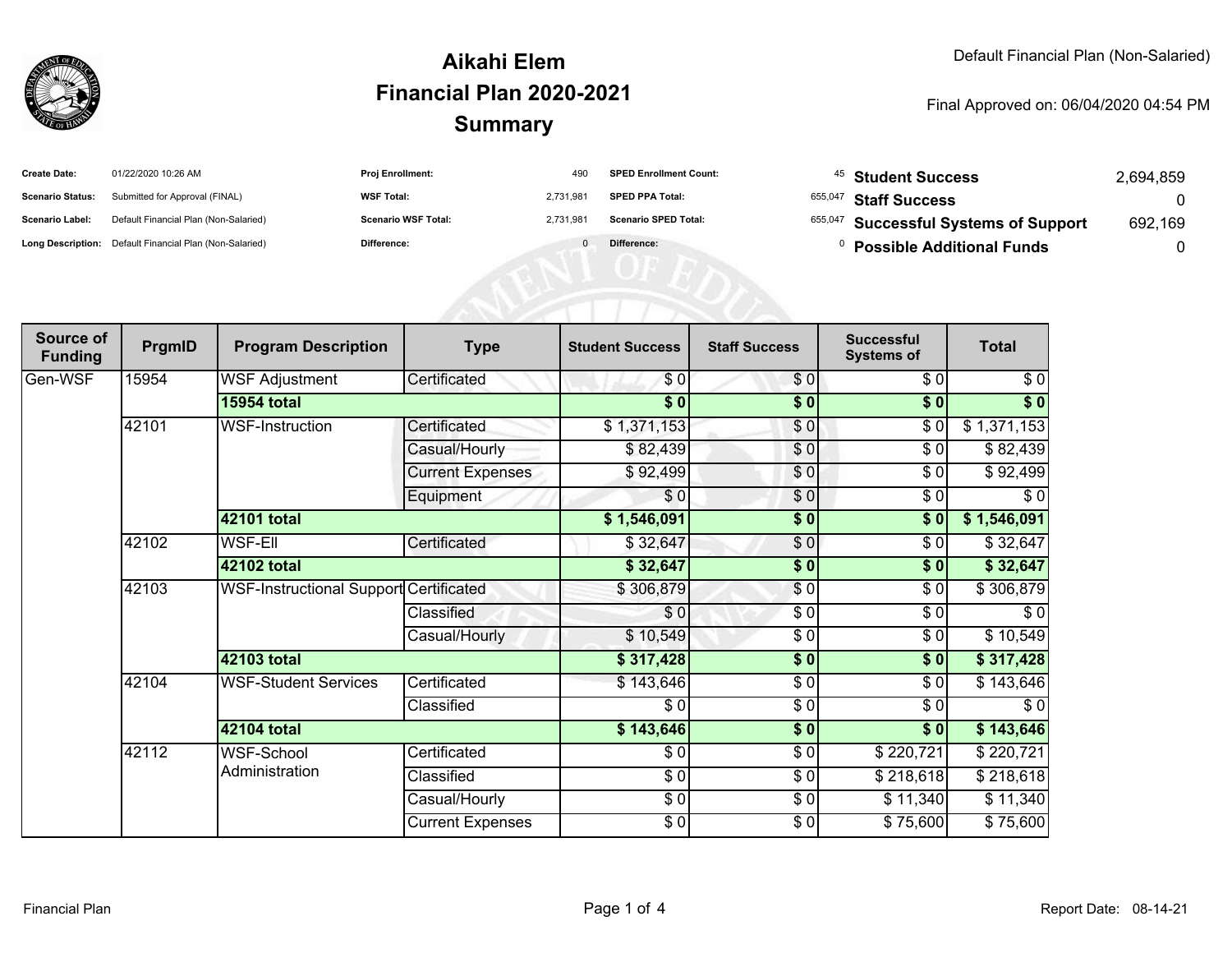

## **SummaryAikahi ElemFinancial Plan 2020-2021**

Final Approved on: 06/04/2020 04:54 PM

| <b>Source of</b><br><b>Funding</b> | PrgmID             | <b>Program Description</b>                        | <b>Type</b>             | <b>Student Success</b>         | <b>Staff Success</b>        | <b>Successful</b><br><b>Systems of</b> | <b>Total</b>     |
|------------------------------------|--------------------|---------------------------------------------------|-------------------------|--------------------------------|-----------------------------|----------------------------------------|------------------|
| Gen-WSF                            | 42112              | <b>WSF-School</b><br>Administration               | Equipment               | $\sqrt{6}$<br>$\overline{\$0}$ | $\overline{S}$ <sub>0</sub> | $\sqrt{6}$                             | $\overline{\$0}$ |
|                                    |                    | <b>42112 total</b>                                |                         |                                | s <sub>0</sub>              | \$526,279                              | \$526,279        |
|                                    | 42113              | <b>WSF-School Facility</b><br><b>Services</b>     | Classified              | \$0                            | $\overline{\$0}$            | \$128,193                              | \$128,193        |
|                                    |                    |                                                   | Casual/Hourly           | $\overline{\$0}$               | $\overline{\$0}$            | \$24,947                               | \$24,947         |
|                                    |                    |                                                   | <b>Current Expenses</b> | $\overline{\$0}$               | $\overline{\$0}$            | \$12,500                               | \$12,500         |
|                                    |                    |                                                   | Equipment               | \$0                            | $\overline{\$0}$            | $\overline{\$0}$                       | $\overline{\$0}$ |
|                                    |                    | <b>42113 total</b>                                |                         | $\overline{\$0}$               | $\frac{1}{2}$               | \$165,640                              | \$165,640        |
|                                    | 42114              | <b>WSF-Protocol Fund</b>                          | <b>Current Expenses</b> | $\overline{\$0}$               | \$0                         | \$250                                  | \$250            |
|                                    |                    | <b>42114 total</b>                                |                         | $\overline{\bullet}$           | $\frac{1}{2}$               | \$250                                  | \$250            |
|                                    | Gen-WSF            |                                                   |                         | \$2,039,812                    | s <sub>0</sub>              | \$692,169                              | \$2,731,981      |
| Gen-SPED                           | 17101              | SPED Ppa - Instruction                            | Certificated            | \$457,051                      | \$0                         | \$0                                    | \$457,051        |
|                                    |                    |                                                   | Classified              | \$189,387                      | \$0                         | \$0                                    | \$189,387        |
|                                    |                    |                                                   | <b>Current Expenses</b> | \$8,609                        | $\sqrt{6}$                  | $\overline{\$0}$                       | \$8,609          |
|                                    |                    | <b>17101 total</b>                                |                         | \$655,047                      | $\overline{\$0}$            | $\overline{\$0}$                       | \$655,047        |
|                                    | 17131              | Special Education in<br><b>Regular Schools</b>    | Certificated            | $\overline{\$0}$               | $\overline{S}0$             | $\overline{\$0}$                       | $\overline{\$0}$ |
|                                    |                    |                                                   | Classified              | $\overline{\$0}$               | $\frac{1}{6}$               | $\overline{\$0}$                       | $\overline{\$0}$ |
|                                    |                    | <b>17131 total</b>                                |                         |                                | $\frac{1}{2}$               | $\overline{\$0}$                       | $\overline{\$0}$ |
|                                    | Gen-SPED           |                                                   |                         | \$655,047                      | s <sub>0</sub>              | $\overline{\$0}$                       | \$655,047        |
| Federal                            | 19978              | <b>Impact Aid-WSF</b>                             | <b>Current Expenses</b> | \$0                            | $\sqrt{6}$                  | $\overline{\$0}$                       | $\overline{\$0}$ |
|                                    |                    | <b>19978 total</b>                                |                         | $\overline{\$}0$               | \$0                         | $\overline{\$0}$                       | $\overline{\$0}$ |
|                                    | 20658              | Essa Title IIa Ed                                 | Casual/Hourly           | $\overline{30}$                | $\overline{\$0}$            | $\overline{\$0}$                       | $\overline{\$0}$ |
|                                    |                    | <b>Effectiveness System</b><br><b>20658 total</b> |                         | $\overline{\$}0$               | \$0                         | $\overline{\$0}$                       | \$0              |
|                                    | 20697              | <b>Essa Title Ila Prof Dev</b>                    | Casual/Hourly           | $\overline{\$0}$               | $\overline{50}$             | $\sqrt{6}$                             | $\overline{\$0}$ |
|                                    | <b>20697 total</b> |                                                   |                         | $\overline{\$}0$               | \$0                         | \$0                                    | $\overline{\$0}$ |
|                                    | 35913              | Sch Prgm Food Services                            | Classified              | $\overline{\$0}$               | $\overline{S}0$             | $\sqrt{6}$                             | $\overline{\$0}$ |
|                                    |                    |                                                   |                         | $\sqrt{6}$                     | \$0                         | $\sqrt{6}$                             | $\sqrt{6}$       |
|                                    |                    |                                                   | Casual/Hourly           |                                |                             |                                        |                  |
|                                    |                    | 35913 total                                       |                         | $\overline{\$0}$               | $\overline{\bullet}$        | $\overline{\$0}$                       | \$0              |
|                                    | Federal            |                                                   |                         | $\overline{\$0}$               | \$0                         | \$0                                    | $\overline{\$0}$ |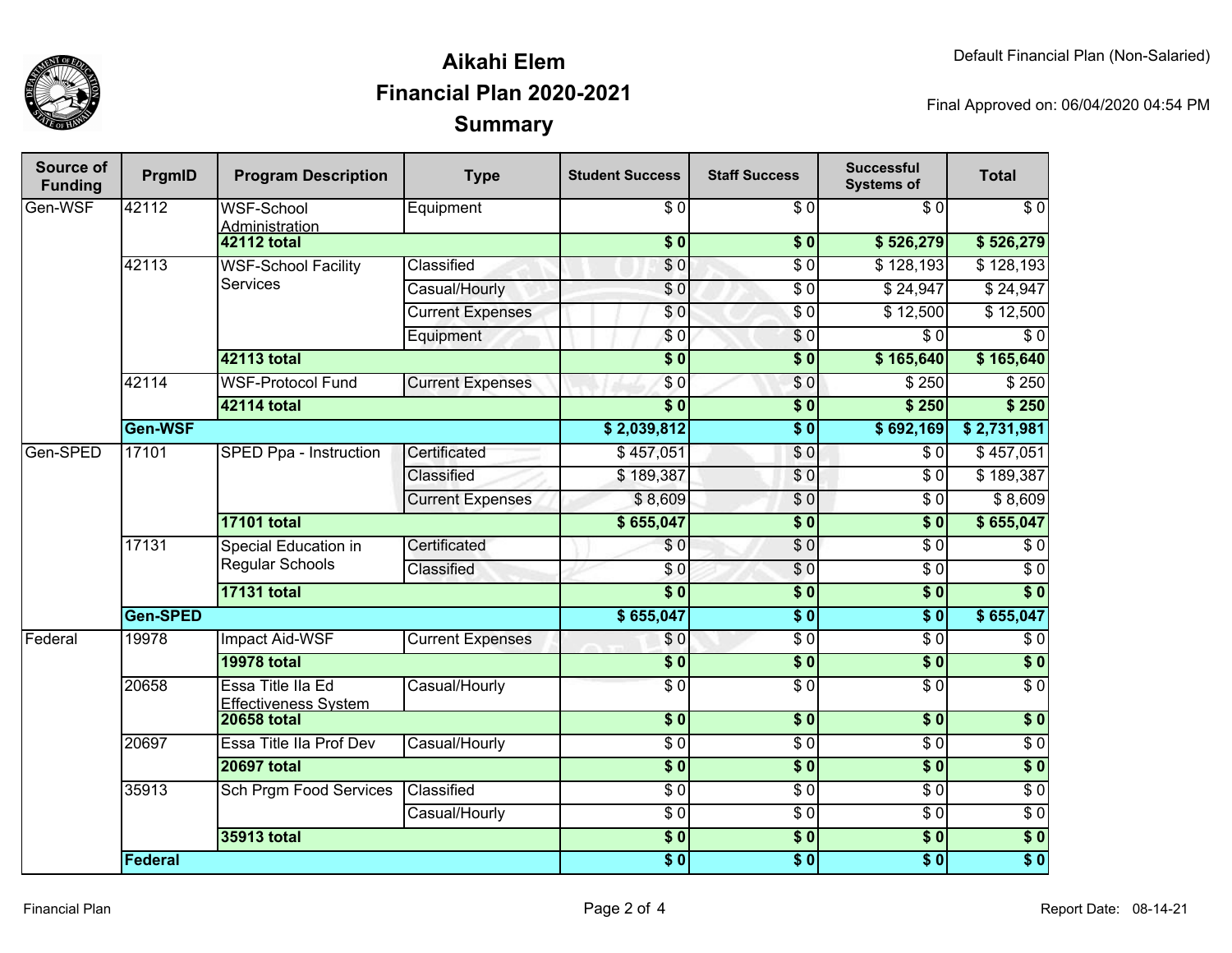

## **SummaryAikahi ElemFinancial Plan 2020-2021**

Final Approved on: 06/04/2020 04:54 PM

| Source of<br><b>Funding</b> | PrgmID             | <b>Program Description</b>                           | <b>Type</b>             | <b>Student Success</b> | <b>Staff Success</b> | <b>Successful</b><br><b>Systems of</b> | <b>Total</b>     |
|-----------------------------|--------------------|------------------------------------------------------|-------------------------|------------------------|----------------------|----------------------------------------|------------------|
| Gen-Cent                    | 35163              | <b>Food Services-General</b><br>Fund                 | Classified              | \$0                    | \$0                  | \$0                                    | \$0              |
|                             |                    |                                                      | Casual/Hourly           | \$0                    | \$0                  | \$0                                    | $\sqrt{6}$       |
|                             |                    | 35163 total                                          |                         | \$0                    | \$0                  | $\overline{\$0}$                       | $\sqrt{50}$      |
|                             | <b>Gen-Cent</b>    |                                                      |                         | \$0]                   | \$0]                 | \$0                                    | $\sqrt{50}$      |
| Special                     | 19061              | DOD-Survey Card<br>Incentive                         | <b>Current Expenses</b> | \$0                    | \$0                  | \$0                                    | $\overline{\$0}$ |
|                             |                    | <b>19061 total</b>                                   |                         | $\sqrt{5}$             | \$0                  | \$0                                    | $\sqrt{ }$       |
|                             | 19062              | <b>DOD-Fed Connected</b><br><b>Student Incentive</b> | <b>Current Expenses</b> | \$0                    | \$0                  | \$0                                    | $\overline{\$0}$ |
|                             |                    | <b>19062 total</b>                                   |                         | \$0                    | \$0                  | \$0                                    | $\sqrt{6}$       |
|                             | 35304              | <b>Food Services-Special</b><br>Fund                 | <b>Current Expenses</b> | \$0                    | \$0                  | \$0                                    | $\sqrt{6}$       |
|                             |                    | 35304 total                                          |                         | \$0                    | \$0                  | \$0                                    | $\overline{\$}0$ |
|                             | <b>Special</b>     |                                                      |                         | \$0]                   | \$0]                 | \$0                                    | $\sqrt{50}$      |
| Trust                       | 16105              | Donations - School                                   | <b>Current Expenses</b> | \$0]                   | \$0]                 | \$ O                                   | $\sqrt{6}$       |
|                             | <b>16105 total</b> |                                                      | \$0                     | \$0]                   | \$0                  | $\sqrt{50}$                            |                  |
|                             | <b>Trust</b>       |                                                      |                         | \$0]                   | \$0                  | \$0                                    | $\overline{\$}0$ |
| <b>Grand Total</b>          |                    |                                                      | \$2,694,859             | \$0]                   | \$692,169            | \$3,387,028                            |                  |